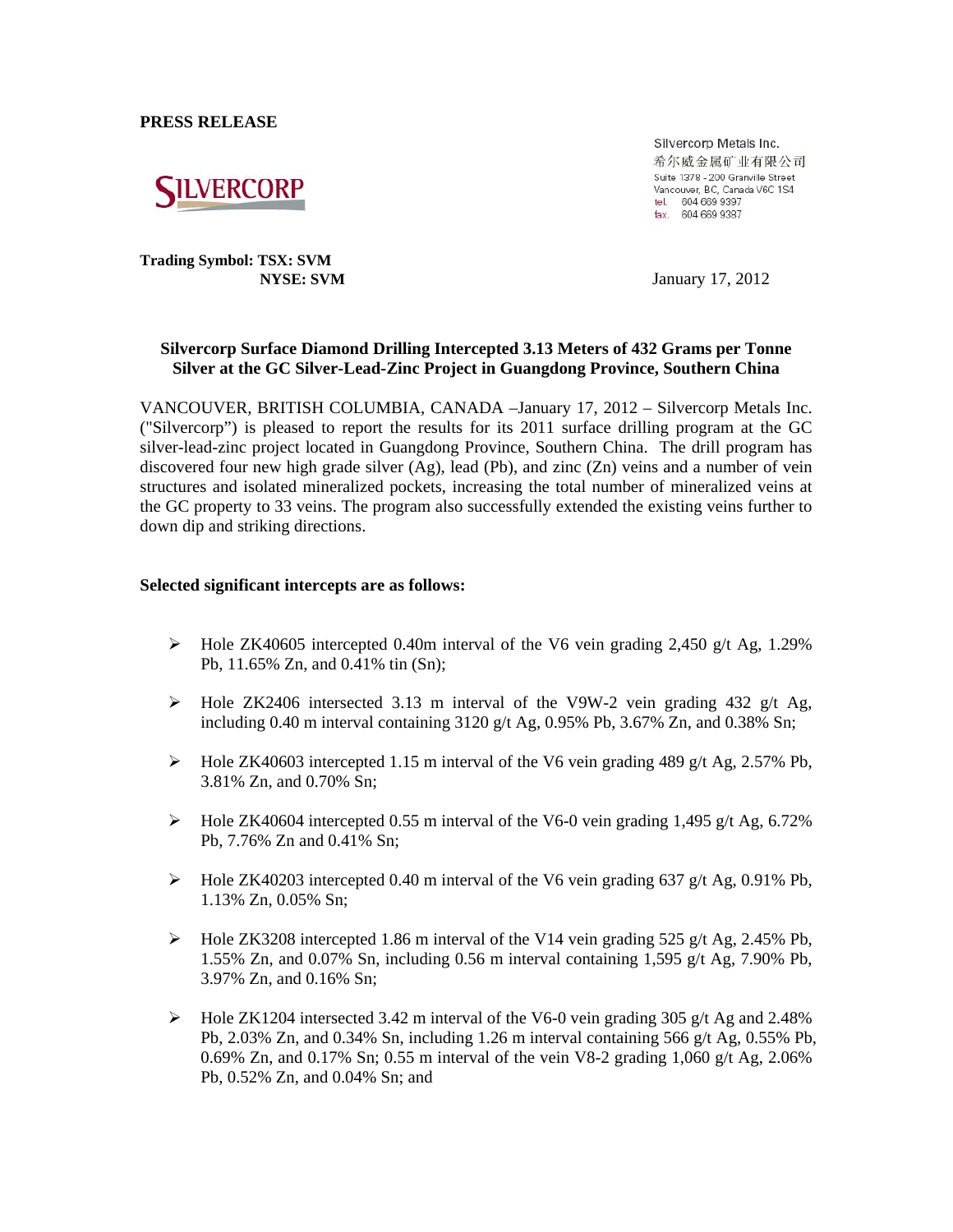$\blacktriangleright$  Hole ZK2006 intercepted 0.64 m interval of the V9 vein grading 470 g/t Ag, 0.39% Pb, 3.42% Zn, and 0.16% Sn.

The surface drilling program aimed to upgrade inferred mineral resources to the indicated and measured categories, and to explore and define new mineralized veins at the GC project. During 2011, a total of 14,370 meters (m) comprising of 34 holes were completed by two drill rigs at the property. Table 1 below lists assay results for 22 holes which intercepted Ag-Pb-Zn mineralization veins; the remaining 12 holes that intersected vein structures without significant assay results are not listed.

## **Newly Discovered Veins**

The four newly discovered veins are V6-1, V8-2, V9W-1 and V9W-2.

## **V6-1 Vein**

The vein is parallel to V6 vein, extends northwesterly for over 250 m and dips to the southwest at 85 degree angle for more than 340 m from -5m to -279m elevation. The vein is at about 33 m southwest of and parallel to the vein V6. Six drill holes intercepted the vein with four holes hitting significant mineralization that contains grades averaging 18 to 117  $g/t$  Ag, 0.03 to 12.8% Pb, 1.52 to 3.45% Zn, and 0.16 to 0.73% Sn over 0.16 to 0.72 m true width.

# **V8-2 Vein**

V8-2 is parallel to and at 8 m southwest of the northwesterly striking V8 vein and extends more than over 300 m between line 24 and 32. The vein steeply dips to southwest and extends over 525 m in depth from 115m to -109m elevation. Four drill holes intersected the significantly mineralized sections of the vein, containing grades averaging 259 to 1,060 g/t Ag, 1.78 to 7.09% Pb, 0.52 to 5.94% Zn, and 0.11 to 0.47% Sn over 0.14 to 0.47 m true width.

# **V9W-1 and V9W-2 Veins**

These veins are part of V9 vein system and are parallel to V9 vein. The veins extend northwesterly over 200 m and dip to southwest at about 71 degree dipping angle. V9W-1 and V9W-2 are at hanging wall of V9 Vein about 27 m and 30 m away for the V9 respectively. Both veins are defined between explorations 20 and 24. The V9W-1 vein was intercepted by two drill holes which intercepted the vein from 164m to 79m elevation and contains grades averaging 55 to 108 g/t Ag, 0.19 to 1.18% Pb, 2.03 to 3.13% Zn, and 0.03 to 0.22% Sn over 0.14 to 2.32 m true width. Two drill holes intersected V9W-2 vein at 169m and -61m elevation, grading 31 to 110 g/t Ag, 0.18 to 0.27% Pb, 1.49 to 5.59% Zn, 0.05 to 0.34% Sn over 0.11 to 0.19 m true thickness.

| Drill Hole | <b>Intersection</b> |                | Interval | Ag  | Pb              | Zn              | $Sn(\%)$ | Mineralized |
|------------|---------------------|----------------|----------|-----|-----------------|-----------------|----------|-------------|
|            | From(m)             | $\tau_{0}$ (m) | (m)      | q/t | $\mathcal{C}_6$ | $\mathcal{C}_6$ |          | Veins       |
| ZK40603    | 139.10              | 140.25         | 1.15     | 489 | 2.57            | 3.81            | 0.70     | V6          |
|            | 190.93              | 191.33         | 0.40     | 117 | 12.80           | 3.44            | <0.01    | $V6-1$      |

### **Table 1: Selected Drill Hole Assay Results:**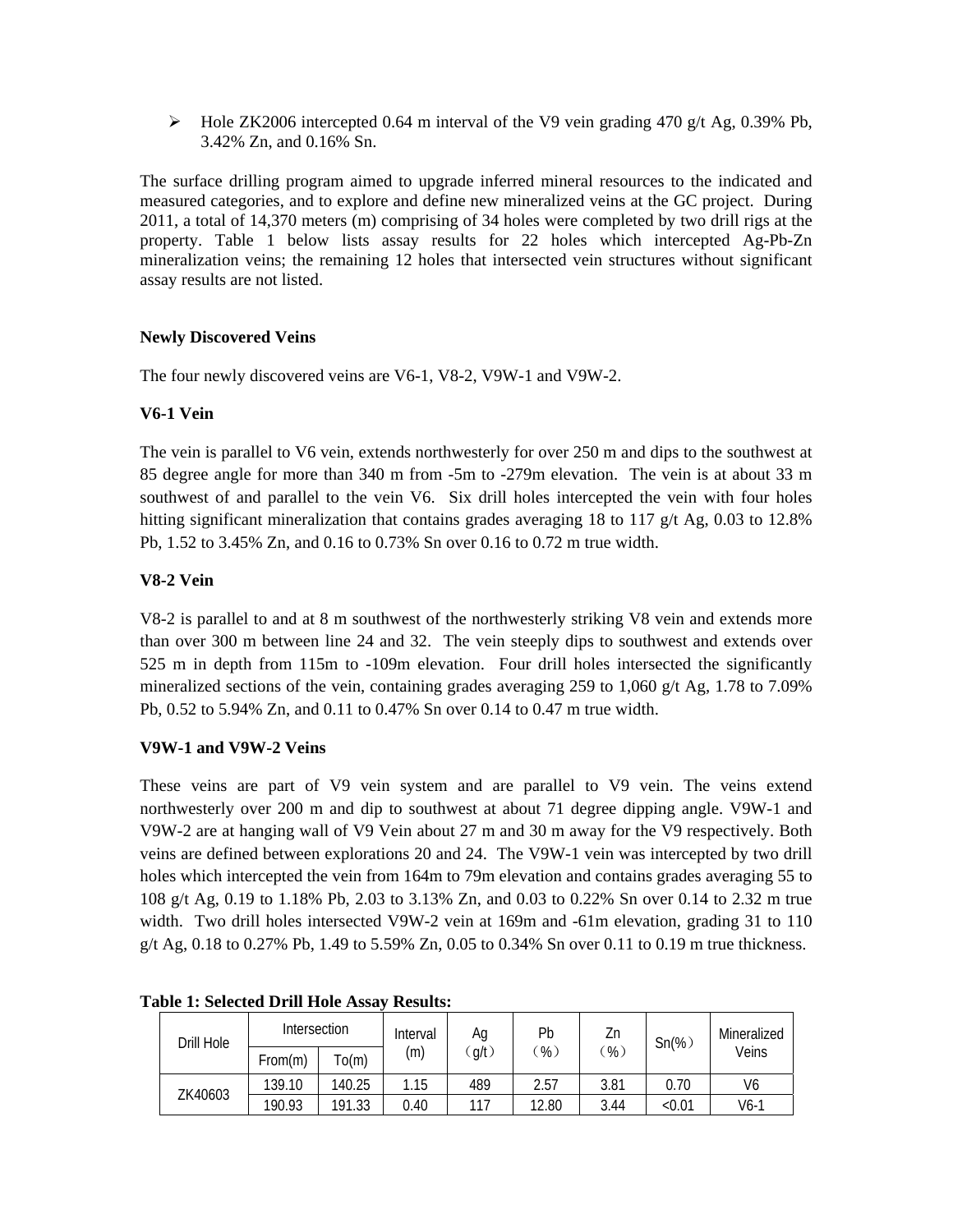| Drill Hole | Intersection     |                  | Interval     | Ag          | Pb           | Zn           | $Sn(\%)$     | Mineralized    |
|------------|------------------|------------------|--------------|-------------|--------------|--------------|--------------|----------------|
|            | From(m)          | To(m)            | (m)          | (g/t)       | ( %)         | ( %)         |              | Veins          |
| ZK40202    | 169.78           | 170.23           | 0.45         | 96          | 5.52         | 2.61         | 0.13         | V <sub>4</sub> |
| ZK41003    | 334.02           | 335.60           | 1.58         | 28          | 0.93         | 1.52         | 0.07         | V <sub>4</sub> |
|            | 368.73           | 370.17           | 1.44         | 27          | 2.80         | 4.49         | 0.07         | V4             |
|            | 77.62            | 78.17            | 0.55         | 1495        | 6.72         | 7.76         | 0.41         | $V6-0$         |
| ZK40604    | 229.17           | 229.60           | 0.43         | 308         | 7.91         | 2.67         | 0.07         | V <sub>6</sub> |
|            | 243.59           | 243.99           | 0.40         | 149         | 0.05         | 11.85        | 0.34         | $V6-1$         |
| ZK40203    | 109.19           | 109.59           | 0.40         | 637         | 0.91         | 1.13         | 0.05         | V <sub>6</sub> |
|            | 136.66           | 137.50           | 0.84         | 46          | 0.68         | 1.52         | 0.03         | $V6-1$         |
| ZK410101   | 270.70           | 271.10           | 0.40         | 46          | 0.04         | 2.72         | 0.71         | V <sub>4</sub> |
|            | 147.90           | 148.30           | 0.40         | 33          | 1.89         | 15.05        | 0.41         | $V6-0$         |
| ZK40605    | 150.30           | 150.70           | 0.40         | 79          | 2.16         | 4.31         | 0.51         | $V6-0$         |
|            | 308.09           | 308.49           | 0.40         | 2450        | 1.29         | 11.65        | 0.14         | V <sub>6</sub> |
|            | 25.60            | 26.46            | 0.86         | 263         | 1.41         | 1.67         | 0.05         | Not Named      |
|            | 178.76           | 179.24           | 0.48         | 39          | 0.05         | 1.84         | 0.03         | Not Named      |
| ZK410102   | 181.73           | 182.33           | 0.60         | 129         | 0.12         | 3.35         | 0.05         | Not Named      |
|            | 203.77           | 204.27           | 0.50         | 87          | 0.15         | 4.41         | 0.55         | Not Named      |
|            | 218.80           | 219.50           | 0.70         | 36          | 1.20         | 4.41         | 0.09         | Not Named      |
| ZK41802    | 144.57           | 144.97           | 0.40         | 127         | 3.08         | 1.61         | 0.04         | V <sub>4</sub> |
| ZK101      | 127.32           | 127.72           | 0.40         | 76          | 0.36         | 0.42         | 0.01         | V <sub>6</sub> |
| ZK42601    | 54.36            | 55.03            | 0.67         | 14          | 0.02         | 4.43         | 0.15         | Not Named      |
| ZK2406     | 130.81           | 131.21           | 0.40         | 39          | 0.06         | 6.05         | 0.08         | V13            |
|            | 201.32           | 204.45           | 3.13         | 432         | 0.18         | 0.63         | 0.07         | V9W-2          |
| Including  | 204.05           | 204.45           | 0.40         | 3120        | 0.95         | 3.67         | 0.38         |                |
|            | 208.39           | 211.02           | 2.63         | 108         | 0.19         | 3.13         | 0.06         | V9W-1          |
| Including  | 208.39           | 208.79           | 0.40         | 512         | 1.13         | 5.14         | 0.11         |                |
|            | 223.94           | 224.34           | 0.40         | 32          | 0.01         | 7.13         | 0.06         | Not Named      |
|            | 231.20           | 231.67           | 0.47         | 324         | 2.63         | 4.38         | 0.17         | Not Named      |
|            | 106.44           | 106.96           | 0.52         | 276         | 3.47         | 2.62         | 0.03         | $V8-2$         |
|            | 118.18           | 119.70           | 1.52         | 108         | 0.15         | 1.16         | 0.05         | V <sub>8</sub> |
|            | 203.43           | 204.70           | 1.27         | 61          | 0.21         | 4.57         | 0.05         | V14            |
| ZK2807     | 227.57           | 227.97           | 0.40         | 64          | 0.47         | 2.71         | 0.19         | V13            |
|            | 329.37           | 329.81           | 0.44         | 36          | 0.03         | 5.49         | 0.23         | $V9-1$         |
|            | 350.53           | 350.98           | 0.45         | 52          | 1.58         | 3.12         | 0.14         | Not named      |
|            | 366.40           | 367.14           | 0.74         | 104         | 0.61         | 1.77         | 0.17         | Not named      |
|            | 382.25           | 383.15           | 0.90         | 25          | 0.48         | 0.91         | 0.15         | $V9-0$         |
|            | 428.85           | 439.21           | 10.36        | 37          | 1.72         | 5.40         | 0.11         | V <sub>9</sub> |
| ZK3208     | 73.43            | 73.90            | 0.47         | 216         | 0.38         | 3.31         | 0.08         | $V8-0$         |
|            | 285.46           | 287.32           | 1.86         | 525         | 2.45         | 1.55         | 0.07         | V14            |
| Including  | 285.46<br>295.40 | 286.02<br>295.66 | 0.56<br>0.26 | 1595<br>117 | 7.90<br>0.20 | 3.97<br>0.36 | 0.16<br>0.04 | V13            |
| Including  | 406.47           | 410.10           |              | 205         | 1.49         | 6.53         | 0.64         | V <sub>9</sub> |
|            | 407.73           | 408.60           | 3.63<br>0.87 | 343         | 1.52         | 9.02         | 1.21         |                |
|            | 418.84           | 419.19           | 0.35         | 144         | 0.20         | 2.97         | 0.59         | Not Named      |
|            | 472.87           | 476.04           | 3.17         | 101         | 3.89         | 2.66         | 0.22         | V <sub>5</sub> |
| Including  | 472.87           | 474.00           | 1.13         | 172         | 8.38         | 3.53         | 0.30         |                |
|            | 544.90           | 545.21           | 0.31         | 201         | 10.50        | 2.85         | 0.53         | V7             |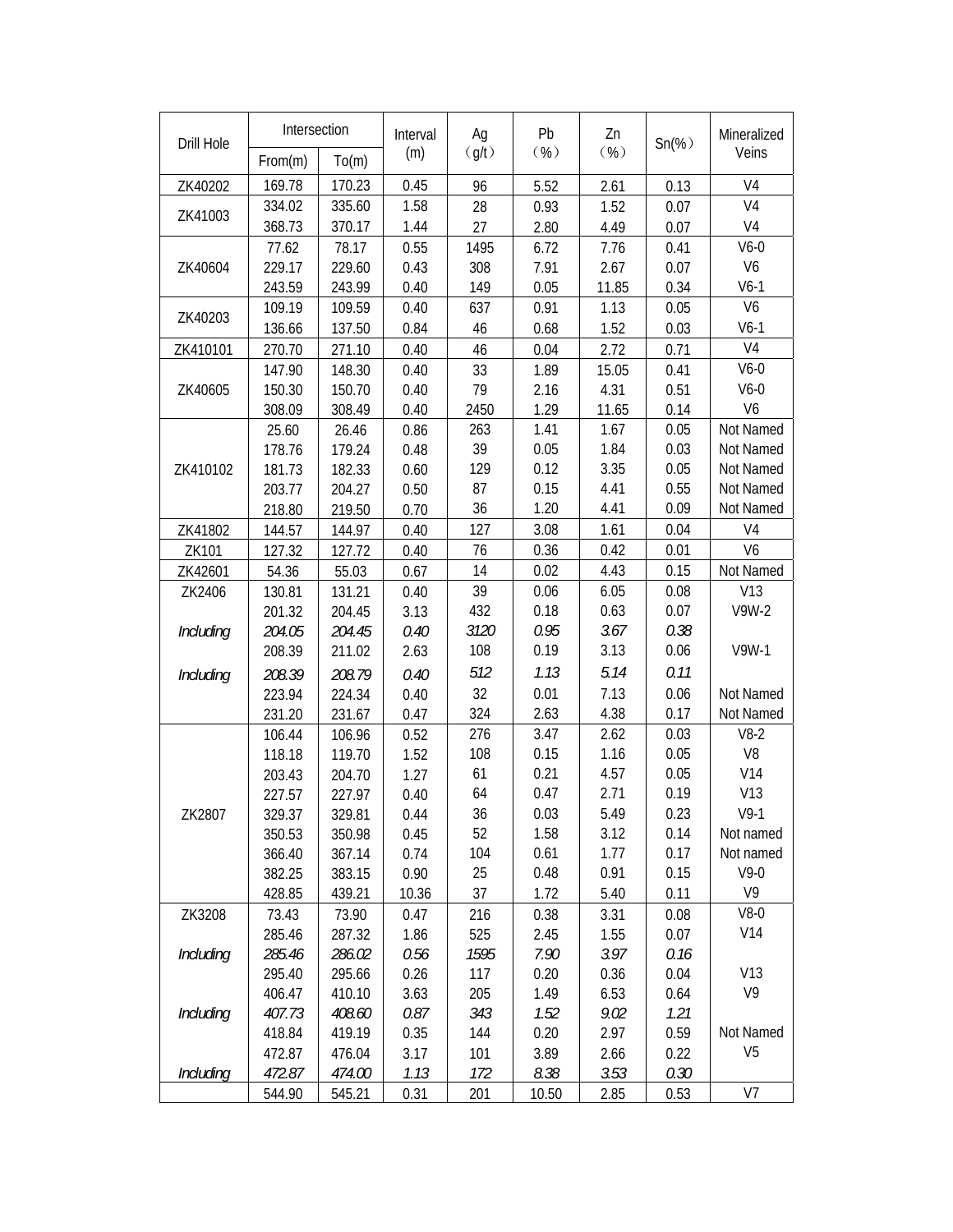| Drill Hole | Intersection |        | Interval | Ag           | Pb    | Zn    | $Sn(\%)$ | Mineralized    |
|------------|--------------|--------|----------|--------------|-------|-------|----------|----------------|
|            | From(m)      | To(m)  | (m)      | (g/t)        | ( %)  | ( %)  |          | Veins          |
|            | 243.65       | 244.00 | 0.35     | 285          | 0.12  | 0.29  | 0.02     | Not Named      |
|            | 325.18       | 325.41 | 0.23     | 89           | 0.18  | 4.47  | 0.21     | V9             |
|            | 384.47       | 384.74 | 0.27     | 63           | 0.14  | 3.59  | 0.16     | $V5-1$         |
|            | 445.37       | 445.56 | 0.19     | 32           | 0.05  | 3.20  | 0.09     | V <sub>5</sub> |
|            | 504.63       | 505.11 | 0.48     | 113          | 4.53  | 3.88  | 0.03     | Not Named      |
| ZK3608     | 511.94       | 513.42 | 1.48     | 67           | 1.66  | 1.89  | 0.30     | $V7-1$         |
|            | 551.68       | 555.29 | 3.61     | 33           | 1.95  | 5.09  | 0.10     | Not Named      |
|            | 675.47       | 675.69 | 0.22     | 81           | 3.53  | 1.61  | 0.30     | Not Named      |
|            | 677.31       | 677.65 | 0.34     | 112          | 8.34  | 3.23  | 0.34     | $V2-1$         |
|            | 685.68       | 686.69 | 1.01     | $\mathbf{1}$ | 0.53  | 3.53  | 0.16     | $V2-0$         |
|            | 712.30       | 713.34 | 1.04     | 91           | 1.21  | 3.78  | 0.87     | V <sub>2</sub> |
|            | 723.69       | 724.34 | 0.65     | 41           | 0.73  | 3.99  | 0.73     | $V2-2$         |
|            | 386.66       | 388.61 | 1.95     | 48           | 1.30  | 1.20  | 0.09     | V <sub>8</sub> |
|            | 501.18       | 502.03 | 0.85     | 253          | 0.86  | 0.46  | 0.08     | V15            |
| ZK3209     | 549.97       | 550.57 | 0.60     | 154          | 7.29  | 1.06  | 0.01     | V14            |
|            | 600.61       | 600.79 | 0.18     | 43           | 0.74  | 2.57  | 0.14     | $V9-1$         |
|            | 616.54       | 617.14 | 0.60     | 374          | 0.75  | 1.26  | 0.08     | $V9-0$         |
| ZK4005     | 140.20       | 142.43 | 2.23     | 152          | 1.60  | 3.77  | 0.20     | V <sub>8</sub> |
| Including  | 140.20       | 140.67 | 0.47     | 420          | 2.29  | 8.56  | 0.80     |                |
|            | 226.60       | 226.84 | 0.24     | 203          | 0.20  | 16.60 | 0.14     | $V15-1$        |
|            | 252.60       | 252.93 | 0.33     | 90           | 0.85  | 6.49  | 0.19     | $V15-0$        |
|            | 463.90       | 466.75 | 2.85     | 212          | 0.20  | 0.65  | 0.05     | V9/v10         |
|            | 265.41       | 265.85 | 0.44     | 56           | 0.65  | 2.52  | 0.05     | $V15-1$        |
|            | 294.97       | 295.77 | 0.80     | 112          | 0.10  | 0.12  | 0.01     | V15            |
|            | 327.36       | 328.39 | 1.03     | 26           | 0.72  | 3.31  | 0.13     | V13            |
|            | 353.39       | 353.86 | 0.47     | 103          | 3.24  | 2.56  | 0.15     | Not Named      |
| ZK2005     | 46.50        | 46.67  | 0.17     | 33           | 0.14  | 4.68  | 0.12     | $V9-1$         |
|            | 100.50       | 100.68 | 0.18     | 110          | 0.27  | 5.79  | 0.34     | V9W-2          |
|            | 105.81       | 106.05 | 0.24     | 55           | 1.18  | 2.03  | 0.22     | V9W-1          |
|            | 195.60       | 196.82 | 1.22     | 143          | 0.04  | 0.19  | 0.01     | V <sub>9</sub> |
|            | 355.00       | 355.22 | 0.22     | 510          | 0.05  | 0.16  | 0.11     | $V7-1$         |
|            | 409.12       | 411.41 | 2.29     | 72           | 2.98  | 3.31  | 0.07     | $V7-0$         |
|            | 413.49       | 416.14 | 2.65     | 83           | 2.89  | 4.84  | 0.06     | $V7-0$         |
| Including  | 414.37       | 414.57 | 0.20     | 271          | 16.70 | 11.85 | 0.16     |                |
|            | 475.32       | 478.80 | 3.48     | 116          | 6.86  | 5.57  | 0.23     | Not Named      |
| Including  | 477.22       | 477.96 | 0.74     | 286          | 20.00 | 5.97  | 0.61     |                |
|            | 513.60       | 514.66 | 1.06     | 90           | 2.09  | 2.10  | 0.97     | $V2-1$         |
| ZK2808     | 251.38       | 254.92 | 3.54     | 169          | 0.91  | 1.25  | 0.05     | $V8-0$         |
| Including  | 253.25       | 254.92 | 1.67     | 337          | 1.88  | 2.07  | 0.06     |                |
|            | 391.73       | 392.32 | 0.59     | 259          | 1.78  | 1.25  | null     | $V8-2$         |
|            | 399.90       | 400.24 | 0.34     | 32           | 1.07  | 3.43  | 0.04     | V8             |
|            | 424.01       | 425.19 | 1.18     | 82           | 1.45  | 7.45  | 0.23     | $V15-1$        |
|            | 506.05       | 506.29 | 0.24     | 458          | 2.81  | 4.18  | 0.38     | V13            |
|            | 581.17       | 581.90 | 0.73     | 165          | 1.13  | 2.07  | 0.20     | $V9-1$         |
|            | 795.47       | 795.87 | 0.40     | 175          | 0.26  | 0.21  | 0.05     | $V7-1$         |
| ZK1204     | 90.09        | 90.33  | 0.24     | 343          | 12.50 | 1.63  | 0.10     | V <sub>9</sub> |
|            | 515.61       | 519.03 | 3.42     | 305          | 2.48  | 2.03  | 0.34     | $V6-0$         |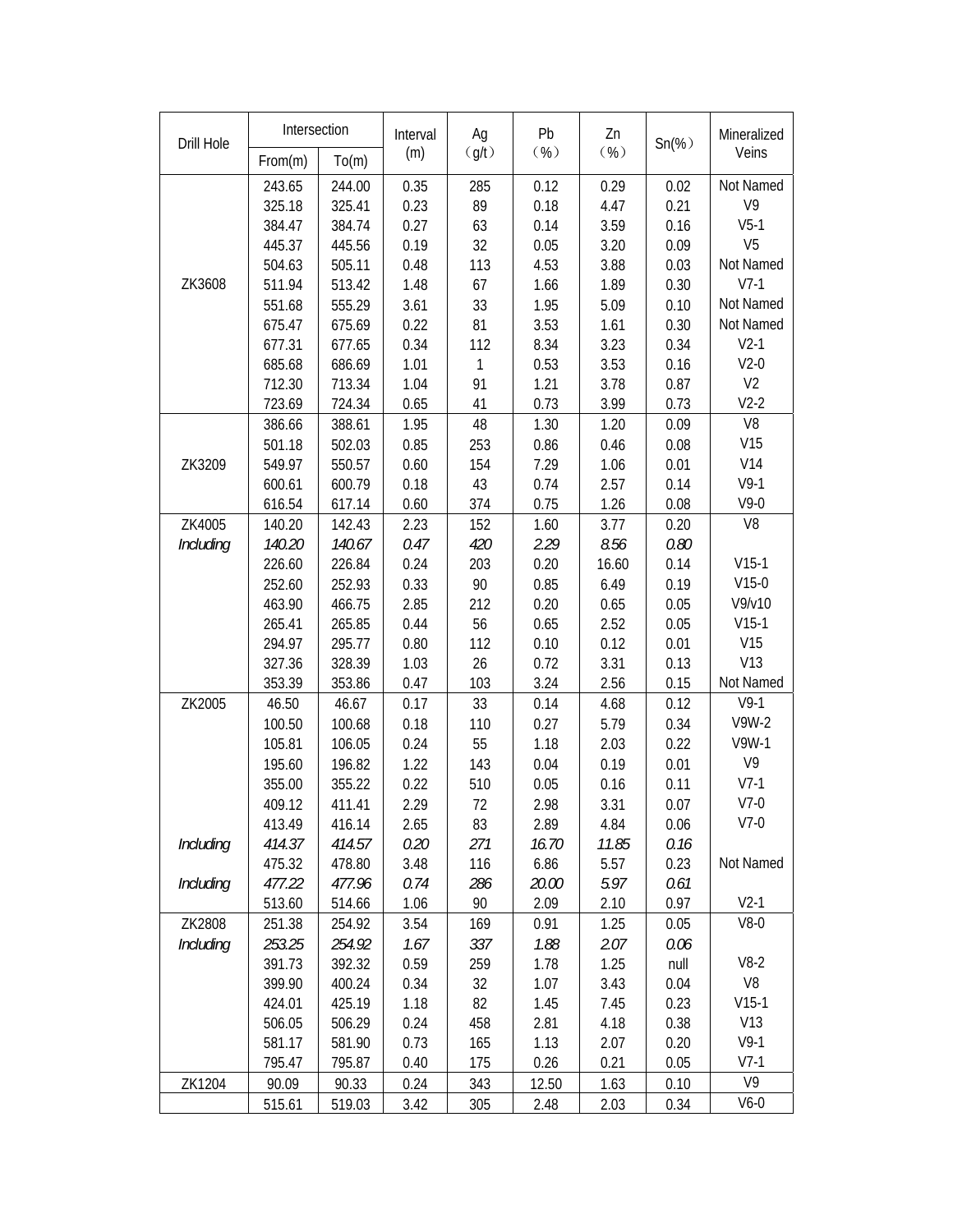| Drill Hole | <b>Intersection</b> |        | Interval | Ag    | Pb      | Zn    | $Sn(\%)$ | Mineralized     |
|------------|---------------------|--------|----------|-------|---------|-------|----------|-----------------|
|            | From(m)             | To(m)  | (m)      | (q/t) | $(\% )$ | ( %)  |          | Veins           |
| Including  | 515.61              | 516.87 | 1.26     | 566   | 0.55    | 0.69  | 0.17     |                 |
|            | 65.70               | 67.12  | 1.42     | 112   | 0.09    | 0.06  | < 0.01   | $V8-1$          |
|            | 68.40               | 69.38  | 0.98     | 110   | 0.17    | 0.89  | 0.01     | $V8-0$          |
|            | 184.80              | 185.35 | 0.55     | 1060  | 2.06    | 0.52  | 0.04     | $V8-2$          |
|            | 197.20              | 197.88 | 0.68     | 252   | 0.66    | 1.67  | 0.04     | V8              |
|            | 231.96              | 232.20 | 0.24     | 470   | 0.75    | 0.50  | 0.05     | $V15-1$         |
|            | 239.80              | 242.23 | 2.43     | 65    | 0.23    | 3.16  | 0.53     | V <sub>15</sub> |
| ZK2006     | 320.20              | 320.46 | 0.26     | 121   | 0.50    | 26.50 | 0.26     | $V9-1$          |
|            | 449.73              | 450.37 | 0.64     | 470   | 0.39    | 3.42  | 0.16     | V9              |
|            | 10.84               | 11.03  | 0.19     | 128   | 0.28    | 0.99  | 0.05     | V <sub>2</sub>  |
| ZK606      | 295.83              | 296.30 | 0.47     | 171   | 1.48    | 1.97  | 0.10     | $V5-1$          |
|            | 377.97              | 379.03 | 1.06     | 103   | 1.61    | 4.62  | 0.21     | V9              |
|            | 389.04              | 390.10 | 1.06     | 83    | 0.35    | 8.26  | 0.41     | Not Named       |

Drill hole plans, cross sections and longitudinal maps of the veins are available on Silvercorp' s website at www.silvercorp.ca.

## **Project Update**

The GC project mine and mill construction is well underway. As at January 10, 2012, the following work has been completed.

- 1) completion of 610 meters of the 4 m by 4.5 m Stage 1 ramp since mid-August 2011;
- 2) preparation of the 6-meter diameter main shaft opening, ventilation shaft opening and the ore bin foundation to allow for cement pouring;
- 3) installation of a main shaft headframe and sunk 22 m of main shaft and 70 m of the ventilation shaft;
- 4) completion of water recycling tanks for the mill and assay lab;
- 5) 60% completion of the mine office building and the staff accommodation building; and
- 6) completion of earth work and ground preparation of the crushers, ball mills, floatation, filtration, and loading shed of concentrates.

# **Quality Control**

The Company has implemented a quality control program to ensure best practice in sampling and analysis of the samples. Drill cores are HQ, NQ, or BQ in size and drill core samples were taken from sawn half core for every 1.5 m or limited by apparent wall rock and mineralization contact. The samples are shipped directly in security sealed bags to ALS Chemex in Guangzhou, China (Certification ISO 9001), located approximately 180 km southeast of the GC property site.

Sample preparation consists of drying, crushing and splitting of the sample to 250 grams, then the sample is pulverized to 200 mesh. Ag, Pb, and Zn in drill core samples were analyzed by aqua regia digestion and AAS. Tin was analyzed by fusing with peroxide, then leaching the melt and acidifying to precipitate out the tin for AAS finish. Check samples including field duplicates and